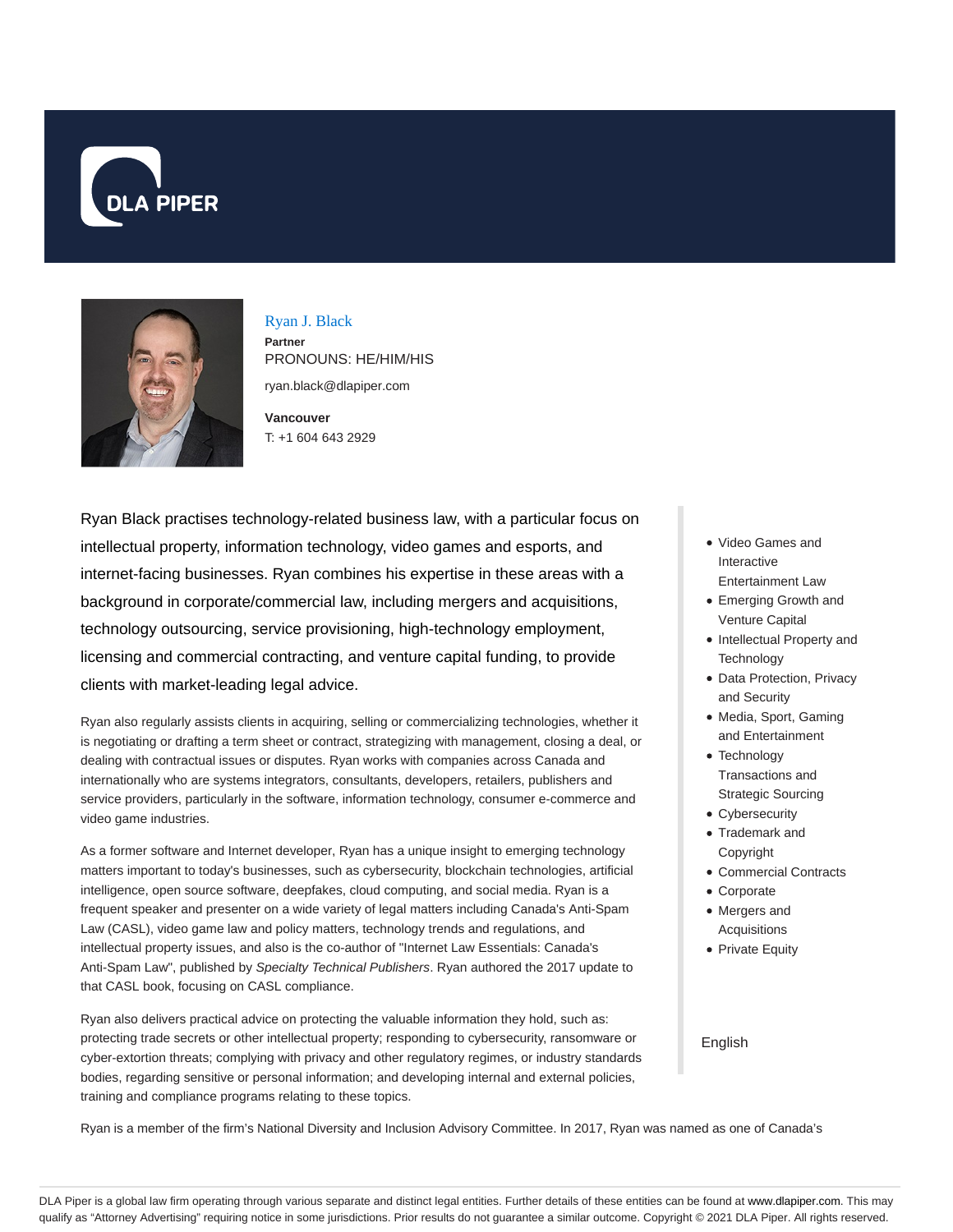leading lawyers under 40 in Lexpert's annual Rising Stars edition, in 2019 he was named an Acritas Star for peer-recommended lawyers, and he has also been named a 2020-2021 Best Lawyer in Canada for Information Technology Law, and a 2021 Best Lawyer in Canada for FinTech Practice and Privacy and Data Security Law. Ryan currently acts as Clinic Adjunct for the Centre for Business Law at the University of British Columbia Peter A. Allard School of Law, a director (and Chair, Governance) of the Canadian Internet Registration Authority, a director of the Vancouver Fireworks Festival Society, and a director of the Video Game Bar Association.

# LANGUAGES SPOKEN

• English

# EXPERIENCE

- Acted for major sports and entertainment franchise in the launch of a non-fungible token platform.
- Acted for Wenco International Mining Systems in its acquisition of the business wearables assets and intellectual property relating to SmartCap Technologies Pty Ltd.
- Acted for B2B SaaS providers and procurers in major platform in-licenses and out-licenses involving large enterprise and government.
- Acted for financial institution in title sponsorship of Overwatch League esports team.
- Acted for New World Interactive in the establishment of their Canadian studios and in NWI's sale to Embracer Group AB.
- Acted for major social media platforms, streaming services, online consumer service providers, and video game platforms regarding entry into the Canadian market and compliance with Canadian laws.
- Acted for CharliAI Inc., an AI-powered workflow automation startup, in their seed raising.
- Acted for Brace Yourself Games in the licensing and development of "Cadence of Hyrule: Crypt of the NecroDancer Featuring the Legend of Zelda" (2019).
- Acted for Trimble in two Canadian-based acquisitions, 3Log Systems and the Can-Net assets from Cansel.
- Acted for NuData Security Inc., a cyber-fraud detection and behavior analysis software platform, from its inception and founding in 2007 through its sale to Mastercard Incorporated.
- Represented Bit Stew Systems Inc. from its inception through multiple financings culminating in its sale to a subsidiary of General Electric Co. in a cash transaction valued at US\$153 million.
- Lead counsel for Plentyoffish Media Inc. ("POF") and its founder Markus Frind in POF's acquisition by The Match Group for US\$575 million in cash; Canadian counsel for POF and The Match Group since.
- Acted for Cengea Solutions Inc. in its 2010 acquisition by Trimble Navigation Limited.
- Ongoing acting for many internet, media, technology and video game companies on all corporate and commercial matters including founding and formation, employment, leasing, confidentiality and IP protection, licensing, investment and M&A.

# CREDENTIALS

# **Admissions**

British Columbia, 2006

# **Recognitions**

- Best Lawyers in Canada (Information Technology Law), 2020-2022; (FinTech Practice), 2022; (Privacy and Data Security Law), 2021-2022
- Canadian Legal Lexpert® Directory (Computer and IT Law), 2020-2022; (Corporate Mid-Market), 2022; (Technology Transactions), 2020-2022
- The Legal 500 Canada (Corporate), 2022; (Technology), 2022
- Listed as Thomson Reuters Stand-Out Lawyer (formerly Acritas Star Lawyer) 2019-2021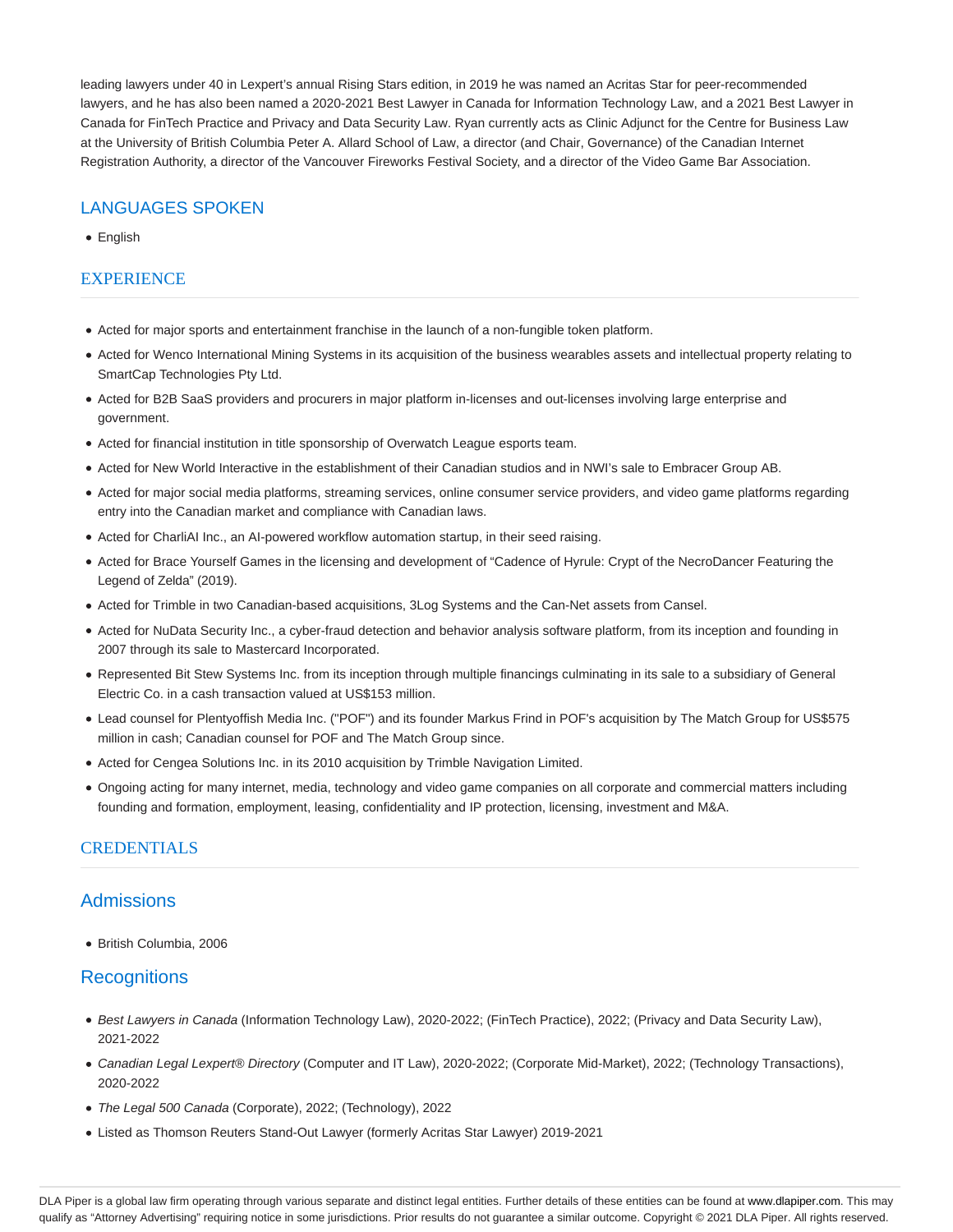Lexpert's Rising Stars: Leading Lawyers under 40 (2017)

# **Education**

- LL.B., University of Alberta, 2004
- B.Comm. (with distinction), University of Alberta, 2000

# **Memberships**

- Clinic Adjunct, Business Law Clinic at the Allard School of Law (UBC) (2019/2020 academic year)
- Director and Chair, Governance, Canadian Internet Registration Authority (steward of .ca and Canada's Internet presence)
- Director, Video Game Bar Association
- Director, Board of Directors, Vancouver Fireworks Festival Society (responsible for the annual Honda Celebration of Light)
- Registered Trade-Mark Agent
- Member, DLA Piper (Canada) LLP National Diversity and Inclusion Advisory Committee

# Teaching Engagements

- Clinic Adjunct, Business Law Clinic, Peter A. Allard School of Law, University of British Columbia, August 2019 to Present
- Business and Technology for Lawyers (5-part series featuring Technology Issues in Contracts, High Technology Employment, Cybersecurity & Privacy and The Future of Tech Law for Lawyers), Chair, CLE BC, Feb-May 2019
- CLE-TV: Anti Spam Update: Prepare for End of CASL Transition (online) CLE BC, June 2017
- Regular lecturer at UBC Business Law Clinic speaking to intellectual property, technology and dealing with start-up companies, 2016, 2015
- Business and Technology for Lawyers (5-part series featuring Anti-Spam Law Update, Technology Issues in Contracts, Social Media & Privacy, Copyright Act Update, and IT Best Practices for Lawyers), Chair, CLE BC, 2015
- CLE-TV: The New Anti-Spam Law: It's Broader Than You Think, Continuing Legal Education Society of British Columbia, April 2014
- Privacy Update 2013: Canada's Anti-Spam Legislation, Speaker, CLE BC, May 2013
- Legal Strategies in Business Acquisitions 2011: Intellectual Property Matters, Panelist/Speaker, CLE BC, February 2011
- U.S. Legal Issues in Technology Companies, Speaker, Acetech Symposium, June 2009
- An Introduction to Intellectual Property, Speaker, Early Career Masters Course, Sauder School of Business (UBC), 2009

# INSIGHTS

# **Publications**

**Canada's Privacy Commissioners put location tracking on the front burner**

### 22 June 2022

There has been a flurry of activity amongst provincial and federal regulators in Canada relating to privacy laws. Québec's Bill 64 has captured the attention of businesses and professionals, Canada has proposed a wholesale revamp of the PIPEDA, Ontario has been rumbling about adopting its own provincial privacy laws and British Columbia has recently amended its public sector privacy laws and is considering updating its private sector laws. Against this backdrop, the recent publication of a report of findings issued jointly by the Office of the Privacy Commissioner of Canada and its provincial counterparts in Québec, Alberta and British Columbia serves as a reminder that companies doing business in Canada are already subject to strict obligations regarding the protection of personal information, and that neglecting those obligations can be perilous.

DLA Piper is a global law firm operating through various separate and distinct legal entities. Further details of these entities can be found at www.dlapiper.com. This may qualify as "Attorney Advertising" requiring notice in some jurisdictions. Prior results do not guarantee a similar outcome. Copyright © 2021 DLA Piper. All rights reserved.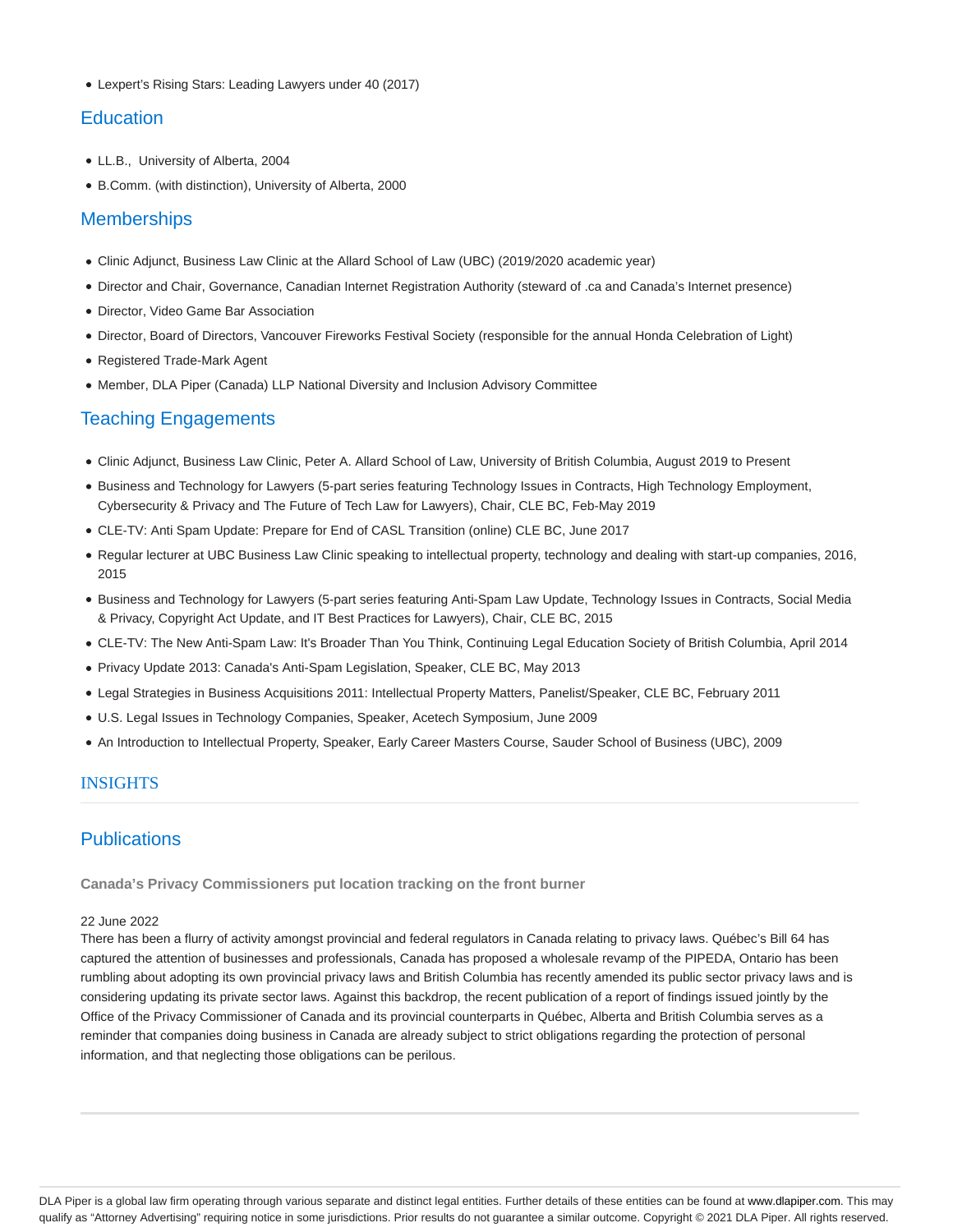**Back to the drawing board again: Canada's second attempt at privacy legislation revamp**

## 21 June 2022

On June 16, 2022, Canada's Innovation Minister François-Philippe Champagne presented Bill C-27, the Digital Charter Implementation Act, 2022 for first reading. Bill C-27 is the second attempt to reform privacy laws in Canada as one of the ten principles of "Canada's Digital Charter", following Bill C-11 in 2020, which expired due to the 2021 Canadian election. The proposed bill is intended to modernize and strengthen privacy protections for consumers and provide clear rules for private-sector organizations.

This article explores the differences between 2020's Bill C-11 and the current Bill C-27, as well as what the new bill means for Canada's privacy landscape.

### **Canada introduces legislation to regulate artificial intelligence systems**

### 20 June 2022

As part of its re-introduced privacy legislation Bill C-27, the government has proposed a new Artificial Intelligence and Data Act. AIDA, if it becomes law, would be the first broad based regulation of artificial intelligence systems in Canada. It would address potential privacy and bias harms of artificial intelligence based systems, particularly for 'high-impact systems', by implementing certain safeguards, and penalties for improper or reckless use. At the same time, it could have unintended application to a broader range of cloud or neural network-based technologies that need to be carefully considered.

**Episode 2 - Is the Metaverse the virtual wild, wild west?**

### 20 June 2022

The Media Sport and Entertainment Law Podcast

In this episode we explore the Metaverse – including discussion of what this new technology is; its applications and potential benefits; key hurdles to consumption; and the anticipated regulatory and IP uncertainties. The team highlight key considerations on how Web 3.0 is expected to change our day-to-day lives and what laws currently apply.

### **Place your bets! Ontario opens online gambling market**

#### 4 April 2022

As of April 4, 2022, online gaming, or iGaming, can be offered in Ontario by private gaming operators who have registered with the Alcohol and Gaming Commission of Ontario and entered into an Operating Agreement with iGaming Ontario ("iGO"), a newly launched subsidiary of the AGCO. Ontario is the first province in Canada to permit private companies to operate in online gaming.

#### **Heightened cyber threats in times of crisis - be prepared**

#### 3 March 2022

The governments of both Canada and the United States have warned of increased cyberattack risk in light of tension in Eastern Europe and the spike in ransomware and other cyberattacks as a result of an increasing reliance on the internet for work-from-home and online commerce.

**Bill 22: Amendments to the Freedom of Information and Protection of Privacy Act**

20 December 2021

DLA Piper is a global law firm operating through various separate and distinct legal entities. Further details of these entities can be found at www.dlapiper.com. This may qualify as "Attorney Advertising" requiring notice in some jurisdictions. Prior results do not guarantee a similar outcome. Copyright @ 2021 DLA Piper. All rights reserved.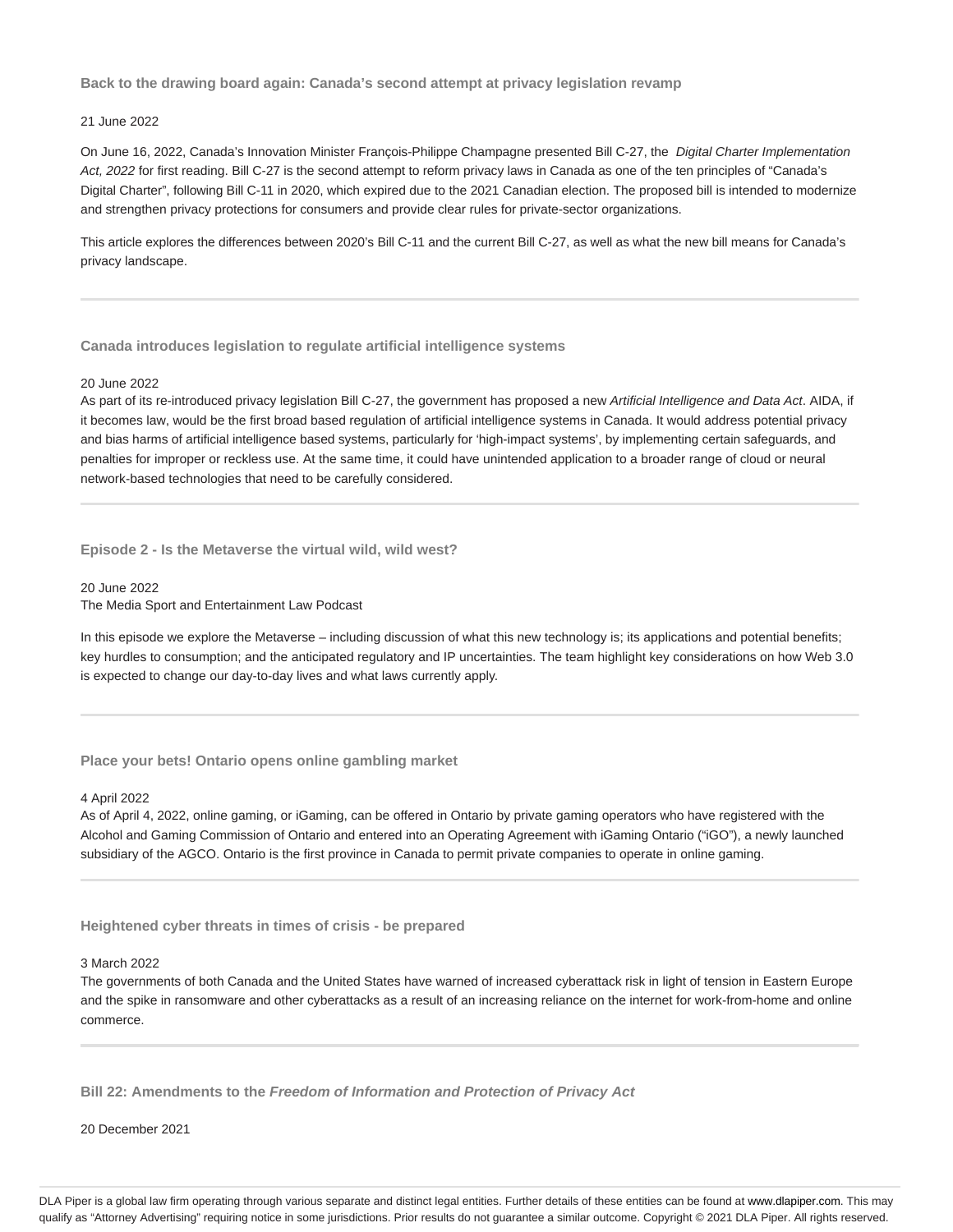BC's Freedom of Information and Protection of Privacy Act RSBC 1996, c 165 ("**FIPPA**") governs how public bodies collect, use and disclose the personal information of individuals. FIPPA also establishes an individual's right to access records in the custody or control of a public body.

**Canada legalises single event sports betting, and Ontario is all in**

### 16 August 2021

Global gaming revenue is expected to reach US\$525 billion by 2023. Online gaming and betting activities represent a significant portion of this revenue at an estimated market size of \$66.72 billion USD in 2020. Canadians have shown an incredible appetite for iGaming, despite the fact that regulatory roadblocks to private businesses looking to enter the iGaming industry in Canada leave Canadians with limited options.

This article discusses Bill C-218, An Act to amend the Criminal Code (sports betting), which will come into force on August 27, 2021. While C-218 signals the legalisation of single sports betting in Canada is a significant step towards the liberalization of Canada's legal framework applicable to gaming, its impact on private businesses may be limited until provinces and the federal government solidify and clarify their approach to iGaming.

### **Scope, fees, IP, relief: Mastering the elements of good licensing**

### 6 April 2021

Licensing is a very broad concept — much broader than the commonly-held view that licensing only relates to software, art, content, or other registrable intellectual property rights such as patents, trademarks, and copyright. While licensing certainly captures these concepts, any time a business permits another party to use something it owns, it is licensing that something to that other party. And while there are technical, legal differences between leases and licences that are very important when applying to physical or real property, the lines are blurry and leases grant very different rights and interests.

**Gems, coins, bells and bottle caps: Canadian AML regime amendments affect some video game and social media virtual currencies**

#### 25 February 2021

Providers of video games and online entertainment that offer virtual currency as part of game play may be "money service businesses" under Canada's anti-money laundering rules.

**And then it grew teeth: Canada's privacy law gets enforcement-laden overhaul**

#### 18 November 2020

 On Tuesday November 17th, 2020, Canada's Minister of Innovation, Science and Industry Navdeep Bains introduced Bill C-11, entitled the Digital Charter Implementation Act, 2020 (the "**DCIA**") for first reading.

- Shocking U.S. "Loot Box" Bill Should Surprise No One: The Video Game Industry Under Attack, May 2019
- Financial Institutions: OSFI's Heightened Cyber Security Incident Reporting Obligations Now In Effect, April 2019
- VFX Animators Awarded Overtime Pay: Decision Sets High BC Bar for "High-Tech Professional", April 2019
- What Can and Should the Law Do About 'Deepfake': An Update, December 2018
- A \$250,000 Reminder that "CASL" is Not Just an Anti-Spam Law, July 2018

DLA Piper is a global law firm operating through various separate and distinct legal entities. Further details of these entities can be found at www.dlapiper.com. This may qualify as "Attorney Advertising" requiring notice in some jurisdictions. Prior results do not guarantee a similar outcome. Copyright @ 2021 DLA Piper. All rights reserved.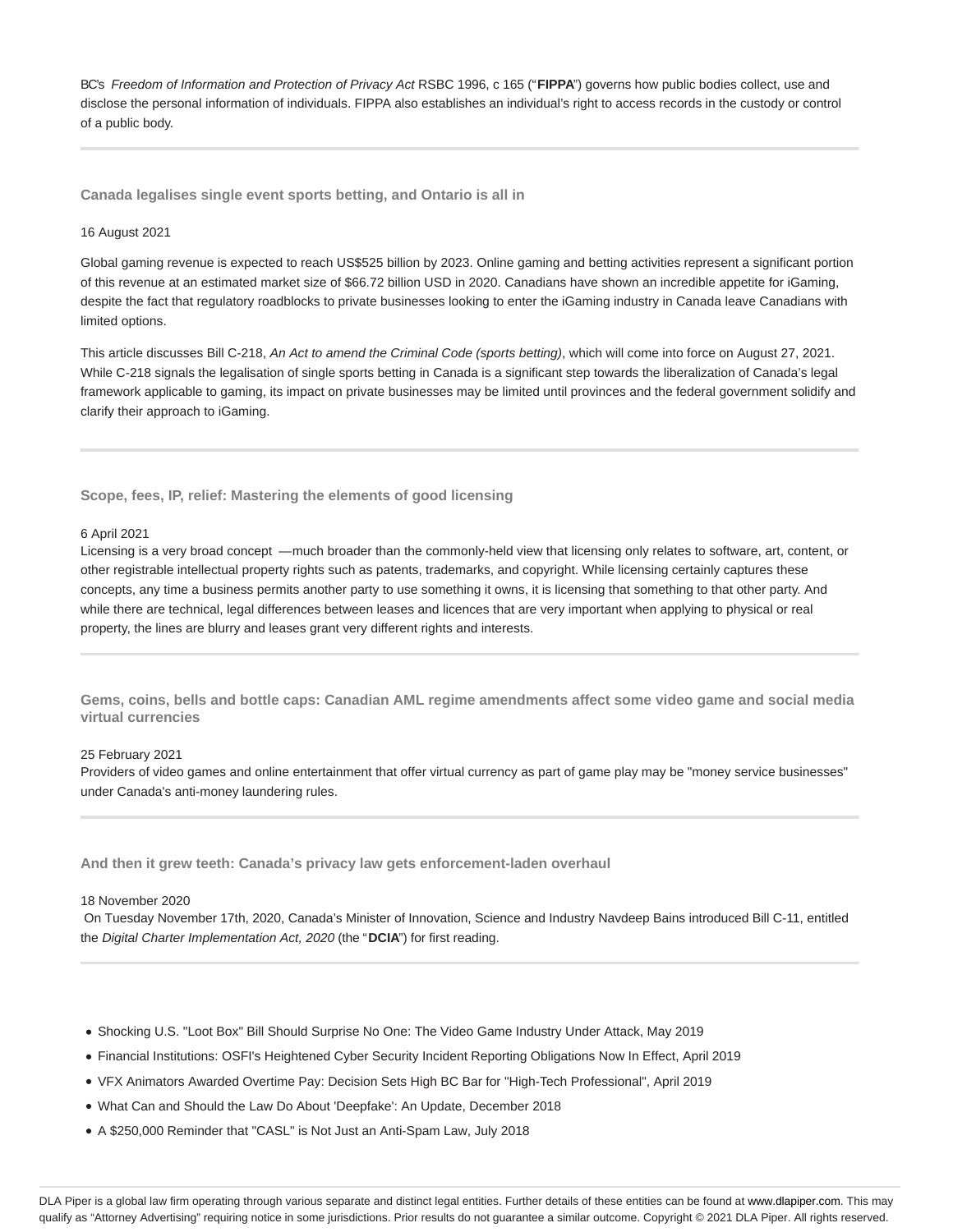- What Can The Law Do About 'Deepfake'? March 2018
- Practicing Safe Text: Drafting Tips from the Stormy Daniels NDA, March 2018
- Seller Beware: The Dangers of Sales Language, January 2018
- Internet Law Essentials: Canada's Anti-Spam Law (CASL), 2017 Edition, Specialty Technical Publishers, July 2017
- Taking CASL by Storm: Compliance Tips for Investment Fund Managers, June 2017
- CASL Private Right of Action Delayed; Enforcement by CRTC Continues, June 2017
- Enforcement Advisory: Keeping Records of Consent under CASL, August 2016
- Will Virtual Meetings Become a Reality in Canada? June 2016
- Privacy Alert: Proliferation of Access Requests as New Tools Automate Request Generation and Distribution, June 2016
- Video Games as Canadian Culture: Navigating the Investment Canada Act in Interactive Entertainment Acquisitions, May 2016
- CRTC Imposes \$1.1 Million Penalty for Alleged CASL Violation, March 2015
- Internet Intermediaries and Copyright Owners Take Notice: Canada's Notice-and-Notice Regime Comes into Force, January 2015
- Green Eggs And Spam: The Surprising Side Dish to Canada's Anti-Spam Law that May Catch Software Businesses Off Guard, December 2014
- The Internet Never Forgets: Google Inc.'s "right to be forgotten" EU ruling and its implications in Canada, August 2014
- Internet Law Essentials: Canada's Anti-Spam Law (CASL), Specialty Technical Publishers, May 2014
- Canada's Anti-Spam Law: Are You Ready? May 2014

# **Events**

- Presenter, "Level Up Your Game: A Discussion of Copyright and other IP issues in interactive Entertainment", Toronto Intellectual Property Group (TIPG), April 29, 2021
- Panelist, "International Roundup of Copyright Issues in Video Games" Copyright Society Midwinter Meeting, February 25, 2021
- Panelist, "Things That Go Bump In the Chat Logs", Roundtable Discussion, Video Game Bar Association, October 28, 2020
- Speaker, "Ask Game Lawyers Anything: This Normally Costs Money!" PAX Online, September 19, 2020
- Moderator, "Consumer Protection and Regulation", Roundtable Discussion, Video Game Bar Association, August 26, 2020
- Clinic Adjunct Interview, Business Law Clinic History Project, Peter A. Allard School of Law, The University of British Columbia, July 23, 2020
- Guest Lecturer, The Business of the Practice of Law, Peter A Allard School of Law, Dr. Carol Liao "Business Organizations", November 2019
- Co-Organizer,1-day Video Game Law 101: Freemium Edition Conference, DigiBC (Vancouver), October 2019
- Moderator, Ask Game Lawyers Anything: This Normally Costs Money, PAX DEV and PAX West (Seattle), August 2019
- Co-Panelist, So, About That Loot Box Bill… PAX DEV (Seattle), August 2019
- Panelist, E-sports Bar Association Conference (LA) International Law Panel, June 2019
- Panelist, Video Game Bar Association Conference (LA) International Digital Media Business Incentives and Foreign Investment, May 2019
- Panelist, 5th Games Law Summit (Vilnius) Canada Video Game Legal Topics, April 2019
- #Techlaw2019 Legal Topics For Business Lawyers, Chair of 5-part TV series for Continuing Legal Education Society of BC (Vancouver), February 2019
- Panelist, Legal Innovation Forum (Vancouver) Talent, Education and Purpose, November 2018
- Organizer, 2-day Video Game Bar Association Summit North (Vancouver), October 2018
- Speaker, Intellectual Property Institute of Canada (Vancouver) AI, IP and Ethics, October 2018
- Expert Witness for Standing Committee on Access to Information, Privacy and Ethics (Ottawa), Deepfakes and Election Interference, October 2018
- Moderator, Ask Game Lawyers Anything: This Normally Costs Money, PAX DEV (Seattle), August 2018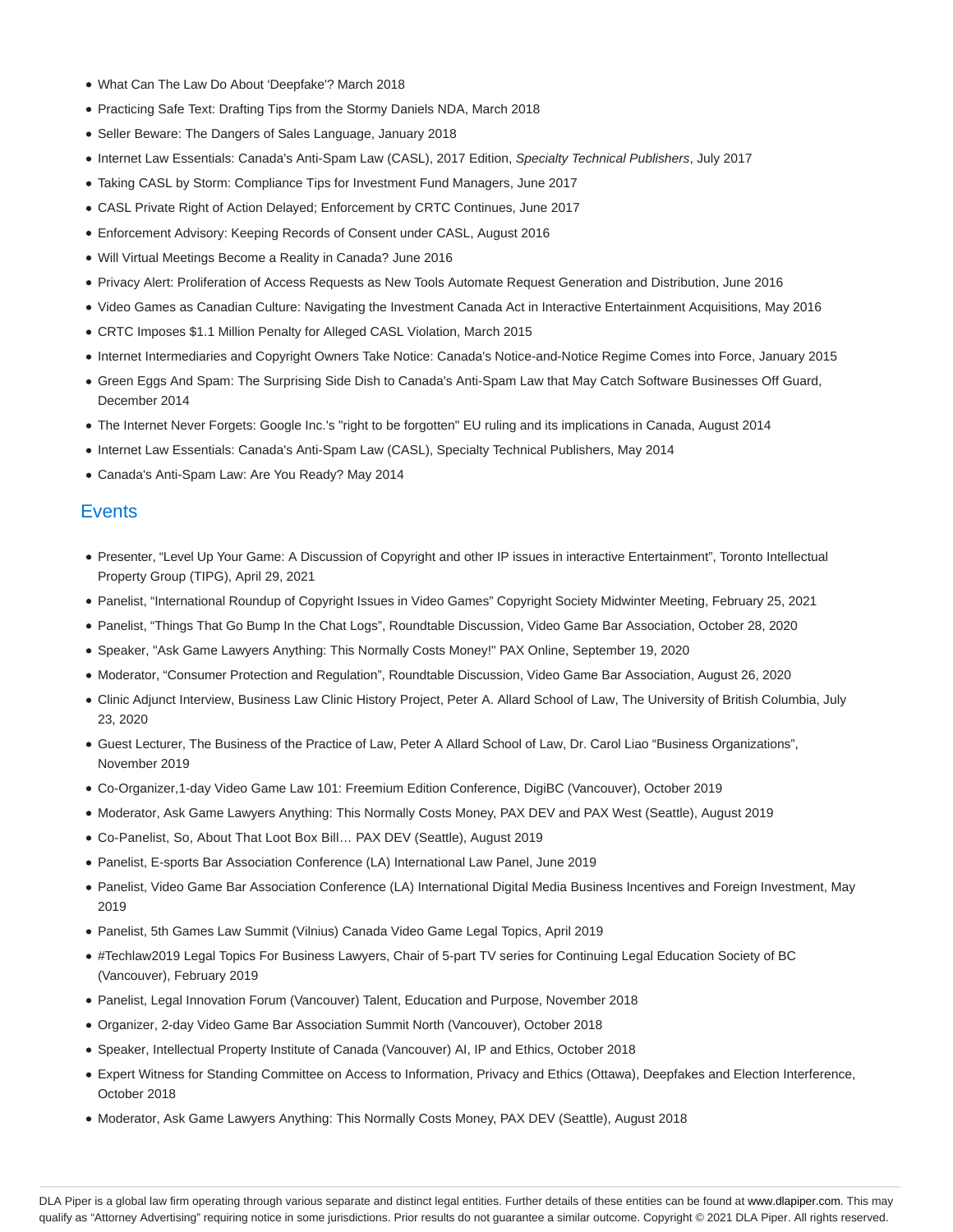- Co-Panelist , "I Agree", the Internet's Biggest Lie: T&C/Privacy post-GDPR, PAX WEST (Seattle), August 2018
- Co-Panelist, PAX WEST (Seattle) Loot Crates & Tokens; aka "Games, Stop Acting like Casinos", August 2018
- Getting It Right the First Time: Ensuring Enforceable Contracts from the Start, Presenter, Employment Law Seminar 2016, Vancouver, BC, November 17, 2016
- Speaker, Lessons Every Startup needs to Know: Tales from the Trenches, Moderator, Vancouver Startup Week, Vancouver, BC, September 28, 2016
- Speaker, Make the Most of your Advisors (and Save Money Doing It!), Vancouver Startup Week, Vancouver, BC, September 28, 2016
- Co-Presenter, Under Attack Online Threats to Reputation, Prosperity and Peace of Mind, Canadian Bar Association BC Branch Freedom of Information & Privacy Law Section annual conference, Vancouver, BC, June 2, 2016
- Panelist, Cyber Security Readiness: Detecting, Responding and Avoiding Threats, Portfolio Management Association of Canada's Vancouver Compliance Forum, Vancouver, BC, May 18, 2016
- Co-Panelist, Gaming, Gambling or Addiction? F2P Scientific and Legal Perspectives, Game Developers' Conference, San Francisco, CA, March 14, 2016
- Co-Panelist, The Science of Video Game Addiction, PAX West, Seattle, WA, August 29, 2015
- Co-Panelist, Protect Yourself! FAQ about DMCA and Other Takedown Systems, PAX Dev, Seattle, WA, August 27, 2015
- Presenter, CASL Update, Canadian Bar Association BC Branch Freedom of Information & Privacy Law Section annual conference, Vancouver, BC, May 8, 2015
- Co-Panelist, "Cyberbullying" A Catch Phrase or a Real Problem, PAX Prime, Seattle, WA, September 1, 2014
- Co-Panelist, The Indie Legal Roundtable, PAX Dev, Seattle, WA, August 28, 2014
- Canada's New Anti-Spam Law what it really means, how it affects you, and why every business in Canada should care, Vancouver, BC, June 10, 2014
- Moderator, Shooters and Shooters: Exploring the Connection between Video Games and Mass Shootings, PAX Prime, Seattle, WA, September 2, 2013
- Lead Panelist, Gaming or Gambling: Scientific and Legal Perspectives, PAX Prime, Seattle, WA, August 31, 2013
- Co-Panelist, The Indie Developer's Legal FAQ, PAX Dev, Seattle, WA, August 29, 2013
- Co-Panelist, Gaming or Gambling: Scientific and Legal Perspectives, PAX Dev, Seattle, WA, August 27, 2013

# **NEWS**

**Eight DLA Piper Canada lawyers named leading lawyers in the 2022 Lexpert Special Edition on Technology and Health Sciences**

17 June 2022

DLA Piper (Canada) LLP is pleased to announce that eight of our lawyers were recognized as leaders in the technology and health sciences sectors in this year's Lexpert Special Edition on Technology and Health Sciences.

**DLA Piper Canada advised PODA on multiparty sale of intellectual property assets for US \$100.5 million**

#### 17 May 2022

On May 13, 2022, PODA Holdings, Inc. announced that it had agreed to sell all of its intellectual property assets to tobacco conglomerate Altria Group for US\$100.5 million.

**Ryan Black receives Adjunct and Volunteer Service Award from Peter A. Allard School of Law for his contributions to Business Law Clinic**

21 March 2022

DLA Piper is a global law firm operating through various separate and distinct legal entities. Further details of these entities can be found at www.dlapiper.com. This may qualify as "Attorney Advertising" requiring notice in some jurisdictions. Prior results do not guarantee a similar outcome. Copyright @ 2021 DLA Piper. All rights reserved.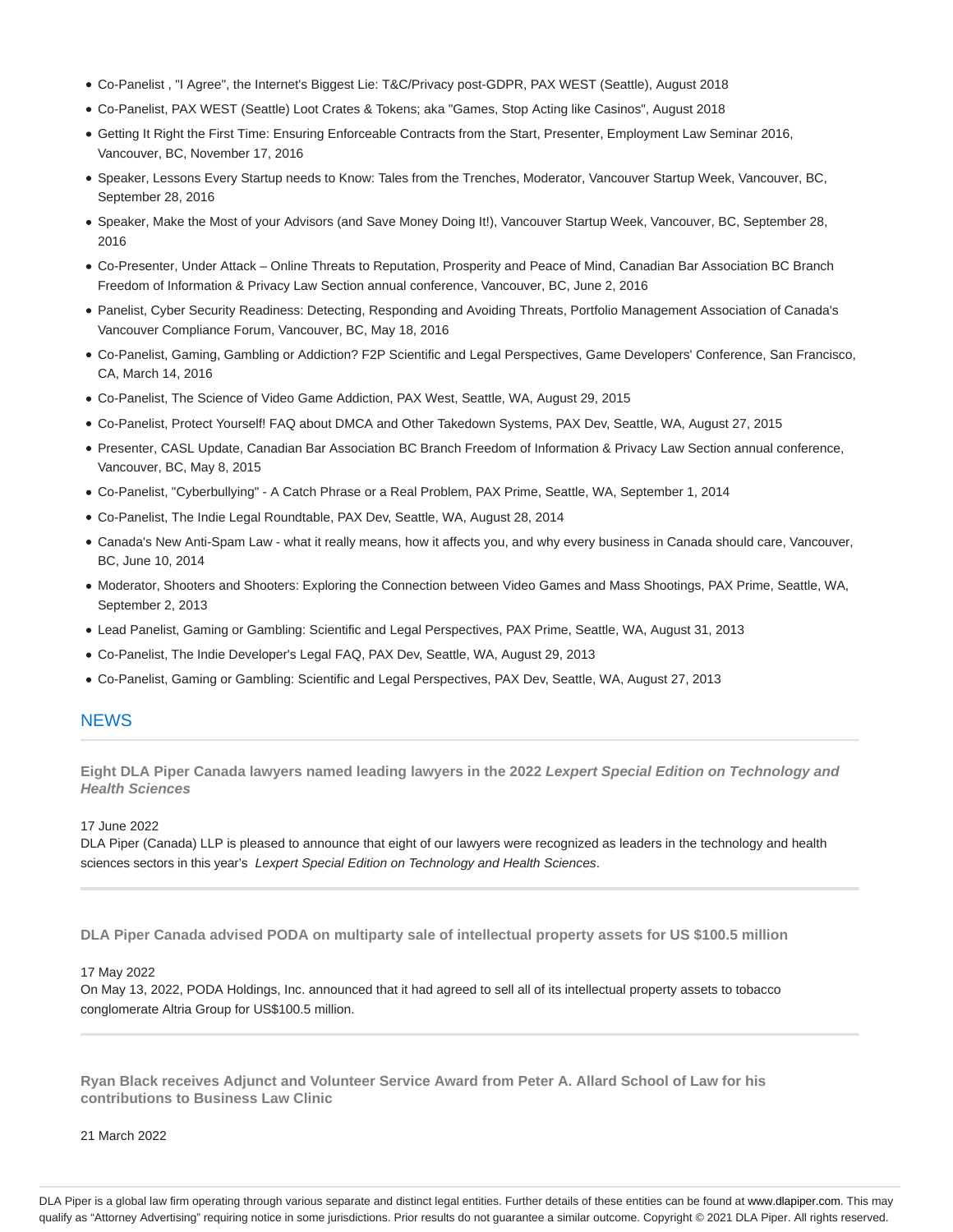DLA Piper (Canada) LLP Partner Ryan Black has received the Adjunct and Volunteer Service Award from the University of British Columbia's Peter A. Allard School of Law.

**DLA Piper Canada lawyers recognized in 2022 Canadian Legal Lexpert Directory**

#### March 4, 2022

DLA Piper (Canada) LLP is pleased to announce our lawyers have been ranked as leading practitioners in the 2022 edition of the Canadian Legal Lexpert Directory.

**DLA Piper Canada advises startups across key sectors in their continued growth**

#### 24 January 2022

DLA Piper Canada's Startups, Emerging Companies and Technology group has advised a number of up-and-coming companies on transactions intended to assist with their continued growth.

**DLA Piper Canada advised FansUnite Entertainment on its US\$58 million acquisition of American Affiliate**

### 25 November 2021

On November 22, 2021, FansUnite Entertainment Inc. announced that it will acquire the businesses and brands of American Affiliate LLC for US\$58 million.

**DLA Piper Canada recommended by Legal 500 Canada 2022**

12 November 2021

DLA Piper (Canada) LLP and its lawyers have been recommended in the latest edition of the Legal 500 Canada.

**DLA Piper (Canada) LLP recognized in the 2022 Best Lawyers in Canada guide**

### 26 August 2021

DLA Piper (Canada) LLP is thrilled to see 84 of our lawyers across 35 practice areas recognized in the 2022 Best Lawyers in Canada guide.

**DLA Piper Canada advising emerging growth companies across multiple sectors in continued business expansion**

#### 3 August 2021

DLA Piper Canada's Startups, Emerging Companies and Technology group has advised a number of up-and-coming companies on transactions intended to assist with their continued growth.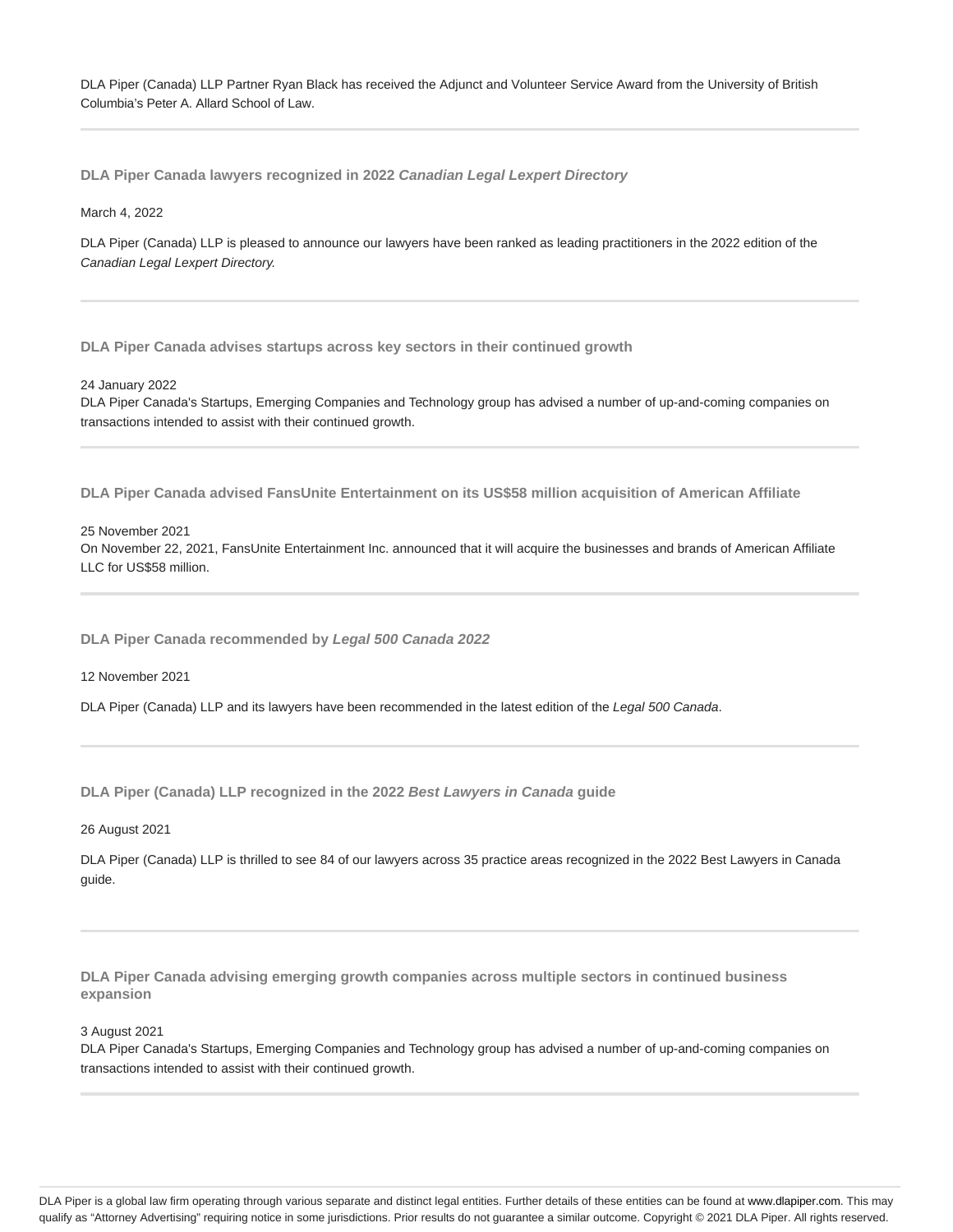**DLA Piper acted for Wenco International Mining Systems in its acquisition of SmartCap**

### 8 June 2021

On May 5, 2021 Wenco International Mining Systems Ltd. announced its purchase of all assets and intellectual property of SmartCap Technologies Pty Ltd, engineers of the world's leading fatigue monitoring wearable. DLA Piper acted for Wenco in this transaction, with deal teams from Canada and Australia.

**DLA Piper Canada has strong showing in 2021 Canadian Legal Lexpert Directory**

### 22 April 2021

DLA Piper (Canada) LLP has increased their rankings in the Canadian Legal Lexpert Directory for the third consecutive year.

**DLA Piper Canada increases rankings in 2021 edition of Best Lawyers in Canada**

### 28 AUG 2020

DLA Piper (Canada) LLP is pleased to see 79 of our lawyers across 35 practice areas recognized in the 2021 Best Lawyers in Canada guide, resulting in our best showing with the guide since its inception.

# MEDIA MENTIONS

- . "Prada's VR experience brings Milan to your couch, but there are risks to be managed," World Trademark Review, June 11, 2020
- "Epic suing a former Keywords employee for leaking Fortnite Chapter 2 secrets", GameDaily.biz, November 13, 2019
- "Small businesses caught in legal missing middle", Business in Vancouver, November 7, 2019
- "Microsoft confirms that human contractors have listened to Xbox players' audio", GameDaily.biz, August 22, 2019
- "E3 data breach that exposed 2,000 journalists' private data puts ESA in legal crosshairs", GameDaily.biz, August 3, 2019
- "Deepfakes: preparing for the trademark infringement of the future", World Trademark Review, July 23, 2019
- "Taking Care of Business? Experts Call New BC Law a Gift to Corporations", The Tyee, June 4, 2019
- "ESA: loot box proposal 'flawed and riddled with inaccuracies,' bill gains bipartisan support", GameDaily.biz, May 28, 2019
- "North Van entrepreneur's struggle with Kardashian empire a cautionary tale", CTV Vancouver, May 7, 2019
- "Deepfakes and Brand Sabotage" by David Pring-Mill, Data, Strategy, Technology, December 3, 2018
- "Psychologist calls for F2P game designers to be more aware of addiction dangers" by Colin Campbell, Polygon, March 14, 2016
- "Why Canada's anti-spam laws may be keeping Canadians off Jeopardy!" by Robin Levison King, The Star, February 19, 2016
- . "Canadian anti-spam legislation off to slow start, but seeing results" by Steve Mertl, Yahoo! News Canada Daily Brew, March 31, 2015
- "What do you think about Canada's new anti-spam legislation" Cross Country Checkup on CBC Radio, July 6, 2013
- "What does the law apply to?" CTV News, June 30, 2014
- "Stringent anti-spam legislation comes to Canada on July 1st" The Simi Sara Show, CKNW Radio, June 26, 2014
- . "New anti-spam laws affect virtually every business in Canada" by Nelson Bennett, The Vancouver Courier, June 23, 2014
- "The Ifs, Ands and Buts of New Anti-Spam Legislation" by Nelson Bennett, Business in Vancouver, June 17, 2014
- "Anti-spam rules to weigh on all commercial email", AGCanada.com, June 16, 2014
- . "How New Anti-Spam Laws will Affect your Business" by Nelson Bennett, Real Estate Weekly, June 13, 2014
- "Spam law to affect virtually every business in Canada" by Nelson Bennett, Business in Vancouver, June 10, 2014
- AM 650's The Law Show with Stirling Faux, Radio broadcast regarding "Being a Lawyer", June 8, 2014
- . "Specialty Technical Publishers Announces Publication of Canadian Anti-Spam Law (CASL) Guide", PR Web, May 20, 2014